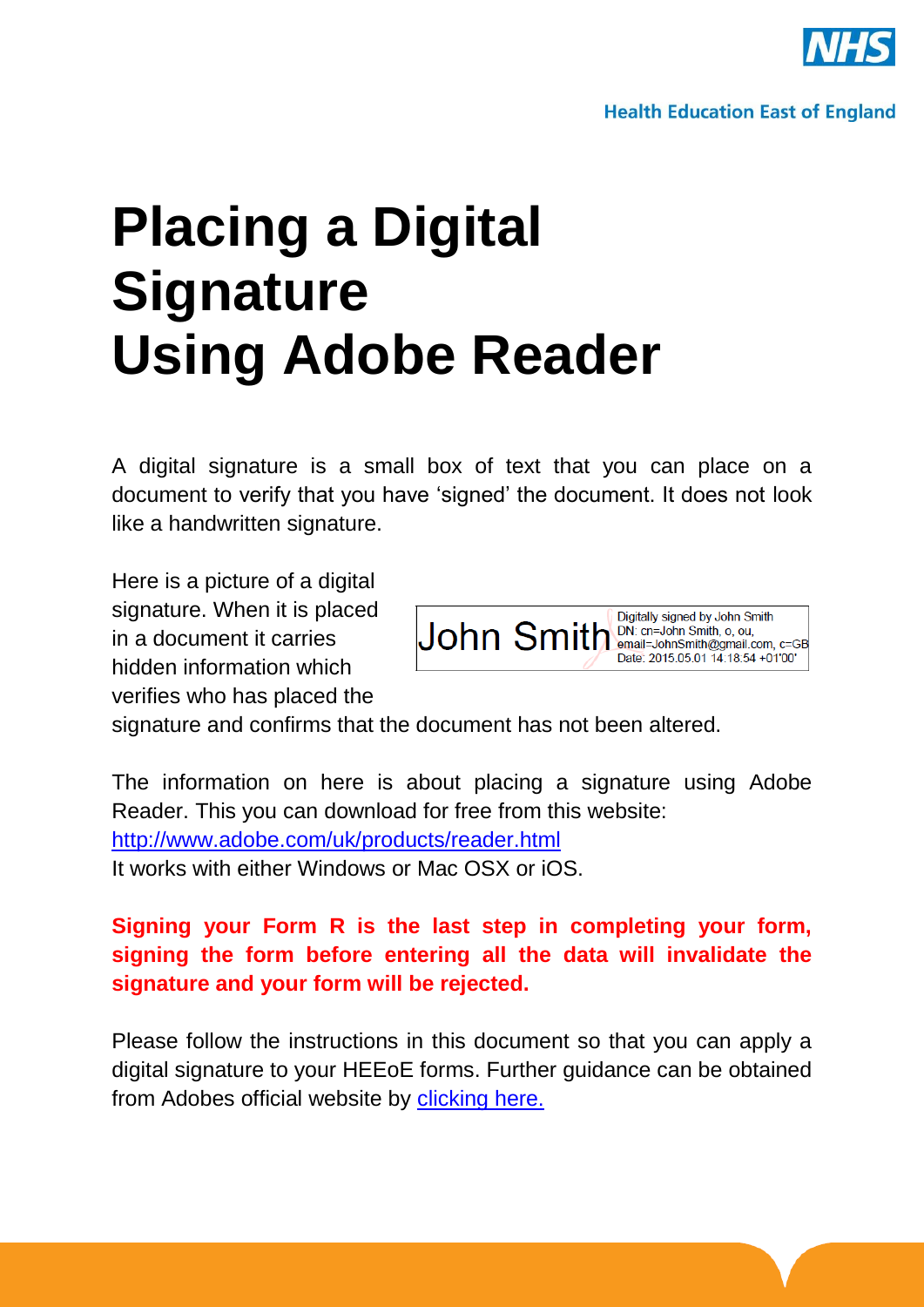

### **Health Education East of England**

| I confirm that I will be seeking specialist<br>registration by application for a CESR.                                                                                       |                                                                                            |  | Specialty 2 for Award of CCT (if applicable): |                                    |                                              |                                                                                                                           |                                       |  |  |
|------------------------------------------------------------------------------------------------------------------------------------------------------------------------------|--------------------------------------------------------------------------------------------|--|-----------------------------------------------|------------------------------------|----------------------------------------------|---------------------------------------------------------------------------------------------------------------------------|---------------------------------------|--|--|
|                                                                                                                                                                              | I confirm that I will be seeking specialist<br>registration by application for a CESR CP.  |  |                                               |                                    |                                              |                                                                                                                           |                                       |  |  |
| I confirm that I will be seeking specialist<br>registration by application for a CEGPR.                                                                                      |                                                                                            |  | Royal College<br>of CCT:                      |                                    | ulty assessing training for the award        |                                                                                                                           |                                       |  |  |
|                                                                                                                                                                              | I confirm that I will be seeking specialist<br>registration by application for a CEGPR CP. |  |                                               | (if                                | aking full prospectively approved programme) |                                                                                                                           |                                       |  |  |
| I confirm that I am a core trainee, not yet<br>eligible for CCT.                                                                                                             |                                                                                            |  |                                               | <b>Anticipated</b><br>current prog |                                              | letion date of<br>he. if known:                                                                                           |                                       |  |  |
| Grade:                                                                                                                                                                       | Date started:                                                                              |  |                                               | <b>Post Type or Appointment</b>    |                                              |                                                                                                                           | Full time or % of Full time Training: |  |  |
|                                                                                                                                                                              |                                                                                            |  |                                               | (e.g. LAT, Run Through, higher)    |                                              |                                                                                                                           | (e.g. Full Time, 80%, 60%)            |  |  |
| By signing this form, I confirm that the information above is correct and<br>Designated Body, and the GMC, informed<br>as soon as possible of any change to my co<br>etails. |                                                                                            |  |                                               |                                    |                                              |                                                                                                                           |                                       |  |  |
|                                                                                                                                                                              | <b>Trainee Signature:</b>                                                                  |  |                                               |                                    |                                              | Click and enter details to sign using a digital signature.<br>Please refer to the seperate quidance documents for further |                                       |  |  |
| assistance (Click to sign)<br>FOR DEANERY/LETB USE ONLY                                                                                                                      |                                                                                            |  |                                               |                                    |                                              |                                                                                                                           |                                       |  |  |
|                                                                                                                                                                              | <b>National Training Number:</b>                                                           |  | <b>GMC Programme Approval Number:</b>         |                                    |                                              | <b>Deanery Reference Number:</b>                                                                                          |                                       |  |  |
|                                                                                                                                                                              | FOR DEANERY/LETB USE ONLY                                                                  |  | FOR DEANERY/LETB USE ONLY                     |                                    |                                              |                                                                                                                           | FOR DEANERY/LETB USE ONLY             |  |  |
| Signature of Postgraduate Dean or<br>representative of PGD:                                                                                                                  |                                                                                            |  |                                               |                                    |                                              | Date:                                                                                                                     |                                       |  |  |

1. Click into the signature field to begin signing the Form R

2. This will summon the digital signature wizard, select "A new digital ID I want to create now" then click "Next"

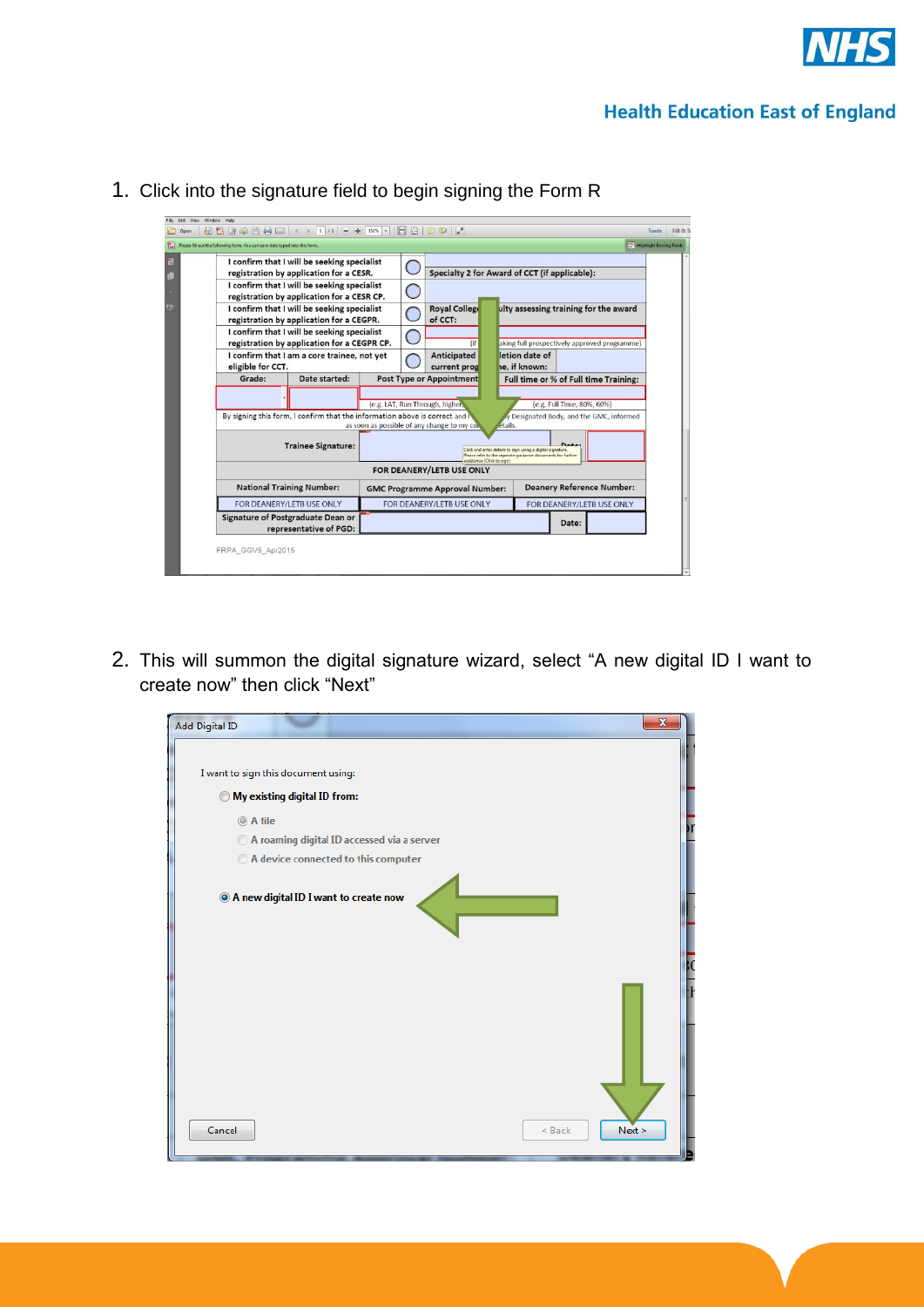

#### **Health Education East of England**

3. Click "Windows Certificate Store" followed by "Next"



4. Enter your full GMC registered name, email address and country, once complete click "Finish". **Please note, the email address entered here must match the address registered at HEEoE and your Form R must also be submitted to us from this same email address. If these conditions are not met your Form R will be rejected as incomplete**

| <b>STATISTICS</b><br><b>Add Digital ID</b> | $\mathbf{x}$                                                                            |
|--------------------------------------------|-----------------------------------------------------------------------------------------|
|                                            | Enter your identity information to be used when generating the self-signed certificate. |
| Name (e.g. John Smith):                    | John Smith                                                                              |
| Organizational Unit:                       |                                                                                         |
| Organization Name:                         |                                                                                         |
| <b>Email Address:</b>                      | JohnSmith@gmail.com                                                                     |
| Country/Region:                            | <b>GB - UNITED KINGDOM</b><br>▼                                                         |
| Key Algorithm:                             | 1024-bit RSA<br>▼                                                                       |
| Use digital ID for:                        | Digital Signatures and Data Encryption                                                  |
|                                            |                                                                                         |
|                                            |                                                                                         |
|                                            |                                                                                         |
|                                            |                                                                                         |
| Cancel                                     | Finish<br>< Back                                                                        |